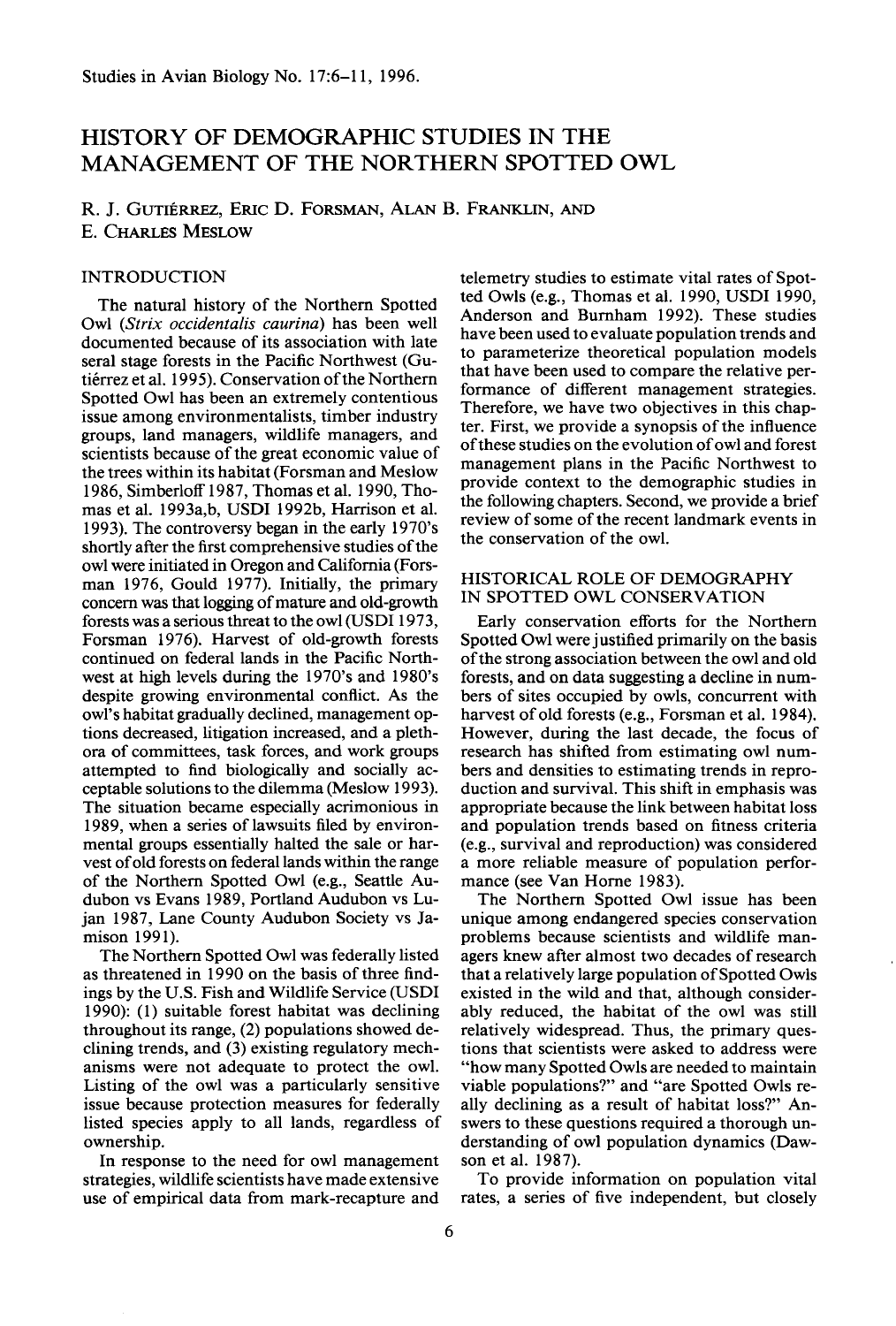**coordinated, demographic studies were initiated within the range of the owl between 1985-1987 (Anderson and Bumham 1992). Investigators collaborated to ensure that data were collected consistently, with the proximal intention of estimating trends in populations and the ultimate goal of developing a better understanding of factors regulating and affecting Spotted Owl populations. Therefore, the emphasis in these studies was on the demographic processes (especially birth and death rates).** 

**Consistency among the studies was achieved by the shared development of techniques and protocols by researchers for surveys, banding, and determination of reproductive success (see Forsman 1983, Franklin et al. this volume). The ability to achieve consistency was due, in part, to the traits of the owl (e. g., territorial, site tenacious, and responsive to imitated vocalizations). Because all researchers whose papers compose this compendium used similar techniques and protocols, results from different studies allowed the use of statistically powerful metaanalyses (Femandez-Duque and Valeggia 1994) to examine range-wide trends in population parameters (Anderson and Bumham 1992, Bumham et al. 1994b).** 

**In addition to the five original demographic studies, at least ten additional demographic studies of Spotted Owls were initiated between 1989- 1992. The 11 studies represented in the following chapters occurred in most of the physiographic provinces within the range of the owl (Figure 1). Between 1983-1993, researchers on the various study areas banded over 7,000 Northern Spotted Owls. Collectively, these studies constitute the largest detailed population dynamics study based on mark-recapture methods of a predatory bird ever conducted.** 

**The Spotted Owl controversy has resulted in a proliferation of mathematical population models designed to investigate the hypothetical responses of owl populations to different kinds of landscape management. Lande (1987, 1988) first explored extinction theory relative to Spotted Owls. Noon and Biles (1990) then used models to examine the sensitivity of the finite rate of population change to estimated vital rates. Territory cluster models, spatially explicit population models, and dispersal models also have been developed to explore conservation strategies for Spotted Owls (e.g., Thomas et al. 1990, Lamberson et al. 1992, Carroll and Lamberson 1993, McKelvey et al. 1993, Boyce et al. 1994, Raphael et al. 1994, Bart 1995).** 

**We emphasize that population models and theory have been used primarily to examine hypothetical population performance under different sets of assumptions about landscapes and** 



**FIGURE 1. Location of known territorial Spotted Owl pairs, single owls, and demographic study areas in the Pacific Northwest.** 

**behavior. They cannot be regarded as definitive analyses of population processes or performance. Nevertheless, demographic information and population models have become "weapons of choice" among competing advocacy groups (see below). The distinction between population modeling and population analysis is blurred in the mind of the public. The first is an abstraction and the latter is an objective assessment of empirical data. Population models are constructed by depicting, mathematically, the characteristics of a population and then examining the hypothetical population behavior under a variety of**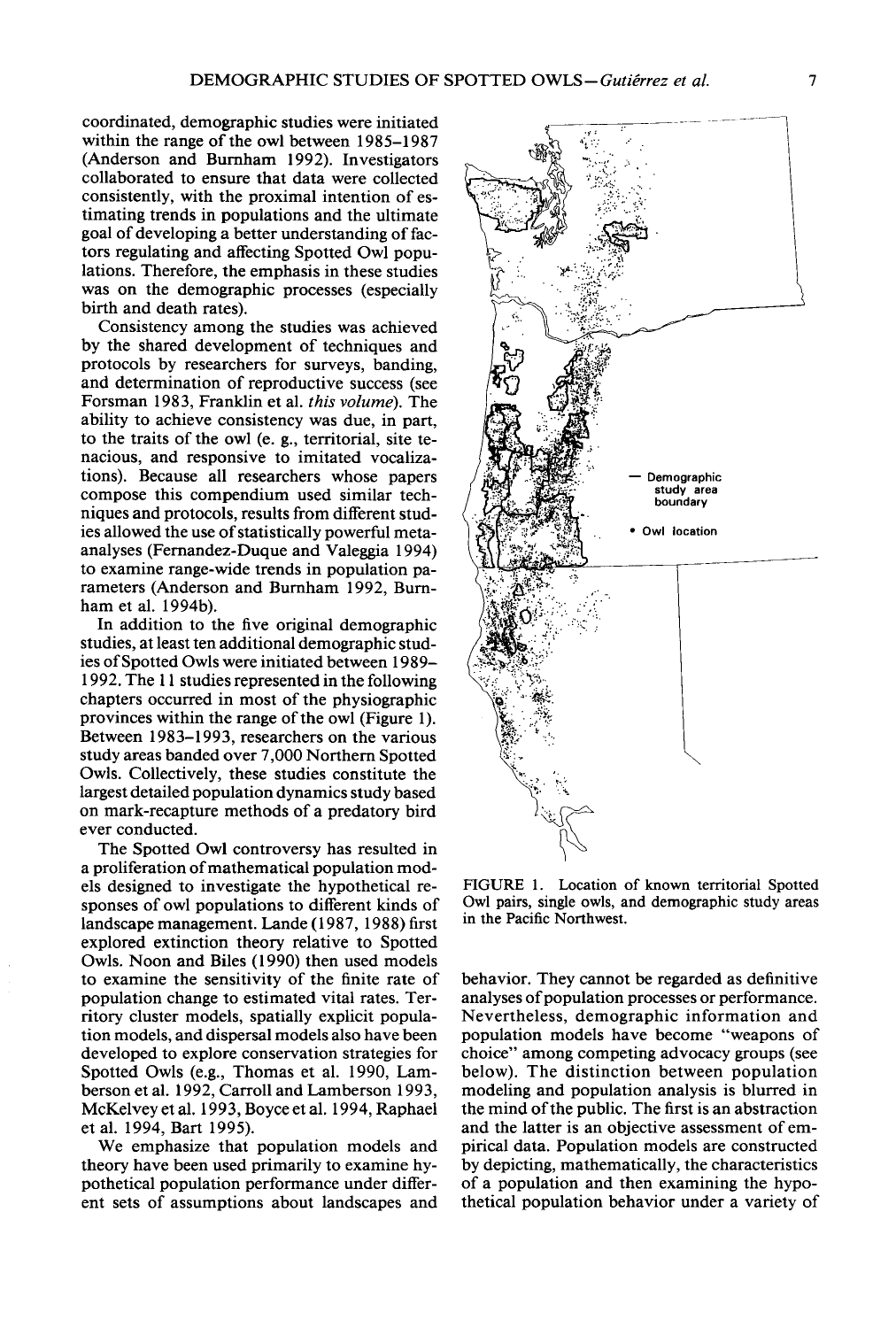**assumptions. They can be simple or complex depending on the number of parameters used and their purpose. Models can be constructed without knowledge or estimates of the actual parameter values. That is, one can guess at the value or limit of specific parameters. Therefore, population models can be far from reality if the parameters used to qualify the model are incorrect. On the other hand, population analyses, such as those represented by the following chapters, are based on objective evaluation of the life history information of the bird derived by capturing, marking, and resighting the same birds over long periods of time. It is the latter scientific process that currently drives inferences about the status of the Northern Spotted Owl, and is the subject of the chapters in this volume.** 

## **USE OF DEMOGRAPHIC DATA IN MANAGEMENT PLANS**

THE 1988 FINAL ENVIRONMENTAL IMPACT **STATEMENT FOR THE NORTHWEST REGION OF THE U.S. FOREST SERVICE** 

**The first attempt to use demographic information for management was a truncated life table analysis based on preliminary estimates of vital rates derived from mark-recapture studies of banded owls and telemetry studies of juvenile owls (USDA 1988). The risk of population decline was evaluated under a set of alternative management strategies. The efficacy of the proposed management strategy (a series of widely spaced 400-ha habitat islands managed for individual owl pairs) was considered poor based on this analysis. Litigation (Seattle Audubon vs Evans 1989) forced abandonment of this management strategy primarily because the demographic analysis indicated a poor long-term prognosis for the owl population.** 

#### THE INTERAGENCY SCIENTIFIC COMMITTEE (ISC)

**In 1989 a group of scientists was selected by the affected Federal agencies charged with managing Spotted Owls to develop a scientifically credible conservation plan for Northern Spotted Owls on federal lands (Thomas et al. 1990). This team initially addressed the problem by asking four questions, two of which were related to demography: (1) are Spotted Owl populations declining?, and (2) are there gaps in the distribution of owls resulting from human-caused factors? The ISC concluded that the answer to these questions was "yes." The ISC proposed a conservation strategy that included a system of relatively large habitat conservation areas distributed across the range of the owl. Demographic information was used to estimate theoretically the minimum size of reserves necessary to maintain short-term** 

**(< 100 years) population stability as well as to evaluate scenarios of range-wide distributions of owls. Although criticized as inadequate by some scientists and environmental groups (e.g., Harrison et al. 1993), the conservation strategy proposed by the ISC served as the model for a series of subsequent owl and old-growth forest conservation plans. The USDA Forest Service issued a directive to manage in a manner "not inconsistent with" the ISC plan, but litigation forced the agency to broaden the management plan to include all late-successional forest species as well (Seattle Audubon Society vs. Mosley civil case No. C92-479WD).** 

# **THE NORTHERN SPOTTED OWL LISTING DECISION**

**A petition to list the Northern Spotted Owl under the Endangered Species Act was filed with the U.S. Fish and Wildlife Service in 1987. The U.S. Fish and Wildlife Service completed a status review in December 1987 and concluded that listing was not warranted. This decision was challenged in U.S. District Court in 1988 (Northem Spotted Owl and Seattle Audubon Society vs. Hodel, civil case No. C88-5732). The court ruled that the decision to not list the owl was arbitrary and capricious, and instructed the Service to reexamine the issue (see GAO 1989 for a review). Following a review of the evidence by another status review team and a listing review team (Anderson et al. 1990), the Northern Spotted Owl was listed as "threatened" in 1990 (USDI 1990). Habitat loss, apparent population declines, and failure of existing regulatory mechanisms to protect the owl were the primary reasons cited for listing. Information gathered from demographic studies was used extensively by the teams to evaluate the population status of the owl.** 

#### **SCIENTIFIC PANEL ON LATE-SUCCESSIONAL FOREST ECOSYSTEMS REPORT TO THE U.S. HOUSE OF REPRESENTATIVES**

**In 1991, following a request from two committees in the House of Representatives, a team of four scientists was formed to develop a series of alternative strategies for the management of mature and old-growth forests in the Pacific**  Northwest (Johnson et al. 1991). This team de**veloped 14 different alternatives for the management of old forests, 12 of which were based on a network of large reserves similar to the reserve design proposed by the ISC for Spotted Owls. The size and spacing of the proposed reserves were heavily influenced by the analyses of owl demography conducted by the ISC, and by**  consideration for Marbled Murrelets (Brachyr**amphus marmoratum) and fish. None of the op-**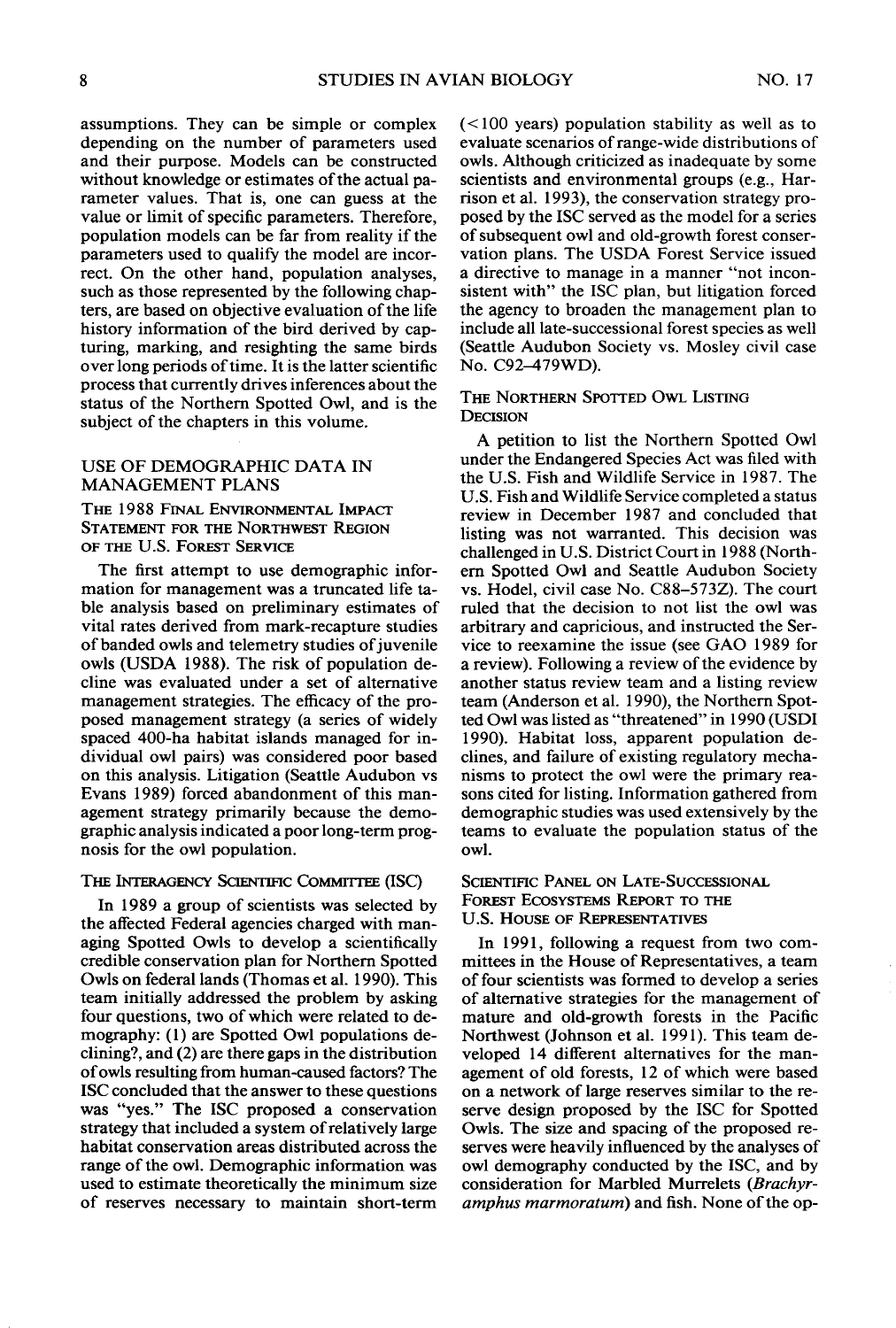**tions proposed by the panel was ever officially adopted. However, these options played a major role in subsequent plans for owls and old forests.** 

#### **THE NORTHERN SPOTTED OWL RECOVERY PLAN**

**A Northern Spotted Owl recovery team was formed in 1990. The team was unique among recovery teams because it was appointed by the Secretary of Interior and the majority of the team**  members were non-scientists (Gutiérrez 1994b). **The recovery team used the ISC reserve design as a working model for the design proposed in the recovery plan. However, the recovery team departed from the standard format of identifying numerical targets as de-listing criteria. Rather, the de-listing criteria were based on trends in demographic rates within specific physiographic provinces (USDI 1992b). In other words, population processes were emphasized rather than simple numbers. This departure from tradition was necessary because (1) Spotted Owls were still relatively numerous in most provinces, (2) census information was incomplete, and likely to remain so, (3) logging was still allowed under the plan, and (4) the existing demography studies demonstrated that owl trends could be monitored.** 

**Anderson and Bumham (1992) analyzed the extant demographic data for the recovery team. Their results indicated that Spotted Owl adult female mortality was accelerating over the period during which the demography studies occurred. This result directly led a Federal Court judge to reject the 1992 U.S. Forest Service Spotted Owl EIS.** 

**The Recovery Plan, like the ISC plan, assumed that owl populations would reach a new lower carrying capacity where they would eventually stabilize. Thus, it was likely that owl numbers would continue to decline in the near term or until habitat recovery within designated conservation areas balanced loss of habitat outside of conservation areas. The recovery plan was completed in 1992 but was never formally released by the USDI.** 

#### **THE ENDANGERED SPECIES COMMITTEE**

**During the recovery planning process, the Director of the Bureau of Land Management (BLM) requested that a cabinet-level committee be convened to determine the fate of 44 proposed timber sales on BLM lands in western Oregon that had been found by the U.S. Fish and Wildlife Service to "jeopardize" the Northern Spotted Owl. After an evidentiary hearing in January 1992 before an administrative law judge, the committee acted to protect all but 13 of the sales from logging. The primary reasons for the continued protection was the potential negative de-** **mographic consequences to the owl population. Of particular concern was the potential loss of habitat connectivity between physiographic provinces. The demographic information derived from the population studies was key to the discussion of possible demographic consequences of the proposed logging. The 13 sales were subsequently withdrawn from logging by the BLM.** 

#### **THE SCIENTIFIC ANALYSIS TEAM (SAT)**

**In response to instructions from a federal court judge, the Chief of the Forest Service convened a panel of scientists to assess the viability of species associated with old forests on Forest Service lands within the range of the Northern Spotted Owl. This was the first time that the Forest Service had formally attempted to evaluate proposed plans for the Spotted Owl in a broader ecosystem context. After examining the demographic data on the Spotted Owl, the SAT con**cluded that ". . . demographic rates or trends ob**served during a prolonged period of habitat loss will provide little insight as to whether the population will eventually reach a new stable equilibrium when the rate of habitat loss is equaled by the rate of habitat gain . . ." (Thomas et al. 1993a: 192). This opinion was in stark contrast to the opinions of some other scientists and environmental advocates who had suggested that the negative trends in demographic data were evidence that proposed agency plans for the owl were inadequate (e.g., Harrison et al. 1993).** 

# **THE FOREST ECOSYSTEM MANAGEMENT ASSESSMENT TEAM (FEMAT)**

**In 1993, the Clinton Administration initiated an effort to resolve the Spotted Owl/old-growth forest impasse by appointing a team of scientists to develop a comprehensive plan for the management of late successional forests on federal lands in the Pacific Northwest (Thomas et al. 1993b). The ten management options proposed by the FEMAT included provisions for various levels of protection for Spotted Owls as well as other late seral stage forest species. The option selected by the Administration (referred to as "Option 9") was similar to several previous plans (Thomas et al. 1990, Johnson et al. 199 1, USDI 1992b), with some modifications in reserve design and major changes in recommendations for management of forest lands between the reserve network. Although FEMAT discussed demographic data from capture-recapture studies in their analysis, they concluded that current demographic data alone were not appropriate to assess the outcome of a management plan that would not produce the desired mix of habitats until approximately 100 years after implemen-**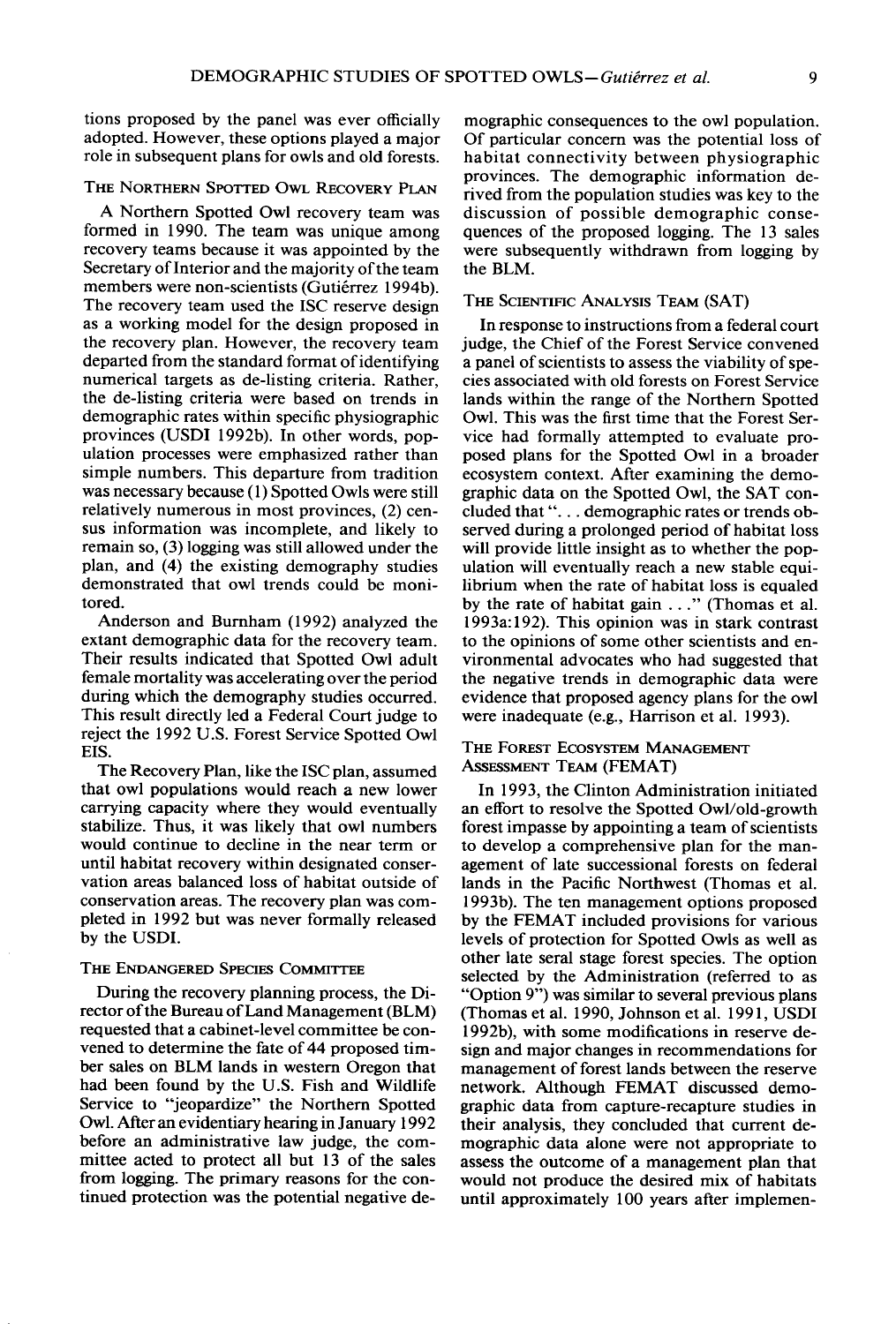**tation. After release of the FEMAT report, some scientists and environmental activists suggested that the negative trends in population parameters reported by Anderson and Bumham (1992) were sufficient to warrant an immediate cessation of all logging of owl habitat (e.g., Harrison et al. 1993). This view was supported by a group of 14 scientists who wrote a letter to the Secretaries of Interior and Agriculture in September 1993, requesting that implementation of Option 9 be delayed until a full review of all existing demographic information on the Northern Spotted Owl was conducted.** 

#### **THE 1993 FORT COLLINS WORKSHOP**

**Several industry groups and timber companies began population studies of Spotted Owls in 1990-l 99 1. These studies paralleled other studies on Federal lands, and resulted in relatively large numbers of owls being located and banded in young and mid-aged (40-70 years) forests in some areas (most notably northwestern California and the east slope of the Cascades in Washington). These findings were interpreted by some as an indication that Spotted Owls were thriving in young forests (e.g., Easterbrook 1994), and motivated a de-listing petition for Spotted Owls in California (California Forestry Association 1993). As a result of this de-listing petition and the previously mentioned September 1993 letter from a group of concerned scientists, the Secretaries of Interior and Agriculture requested in October 1993 that a workshop be immediately convened to update and analyze all demographic data on the Northern Spotted Owl.** 

**All researchers having three or more years of demographic information were invited to attend. Eleven research groups participated. One industry group participated initially, but withdrew their results before the end of the workshop. Two other invited industry groups did not present their data for analysis. The results of the analyses conducted at Fort Collins were provided to the U.S. Forest Service and Bureau of Land Management for inclusion in their planning documents. The results of the individual study area analyses and the meta-analysis of the entire data set form the basis for the individual chapters that follow this review.** 

# **THE 1994 U.S. FOREST SERVICE AND BLM FINAL SUPPLEMENTAL ENVIRONMENTAL IMPACT STATEMENT (FEIS)**

**In February 1994, the USDA Forest Service, USDI Bureau of Land Management, and several other federal agencies released a joint FEIS for the management of late successional forests within the range of the Northern Spotted Owl (USDA and USDI 1994a). A formal presentation of the**  **summary data from the Fort Collins demographic workshop was included in the FEIS (Bumham et al. 1994b). The Record of Decision for the FEIS (USDA and USDI 1994b) was to proceed with implementation of Option 9 (now Alternative 9) on Federal lands, with some adjustments to improve dispersal habitat and to protect additional pairs of owls in some provinces. Despite the negative population trends estimated from the demographic data examined at Fort Collins, it was the opinion of the FEIS Team that the owl population would likely reach equilibrium once the habitat conditions specified in Alternative 9 were attained. A spatially explicit population model (McKelvey et al. 1993), parameterized with demographic data, was used to evaluate the performance of the preferred alternative assuming a range of birth and death rates.** 

#### **ADVERSARIAL PROCEEDINGS**

**Demographic information and estimates of habitat loss have been central to litigation and procedural arguments levied by competing advocacy groups (i.e., environmental and industry groups). Demographic trends have been a critical element in this process. Some scientists and environmental activists have relied on demographic trend information and estimates of vital rates derived from demographic studies to suggest that proposed plans do not adequately protect the Spotted Owl (e.g., Harrison et al. 1993, Lande et al. 1994). Other scientists and industry advocates have countered by suggesting that the demographic data may be flawed or that models used to analyze the data may be overly simplistic or inappropriate (e.g., Boyce 1987, Boyce et al. 1994, Bart 1995). In addition, some have tended to emphasize the results of models on demographic processes (e.g., Lande et al. 1994), whereas other groups have emphasized the relatively large size of the owl population (e.g., California Forestry Association 1993). Some scientists associated with the demographic studies of Spotted Owls have assumed a more cautious position, suggesting that there is uncertainty regarding interpretation of the data, and that all of the protagonists should avoid extreme positions (e.g., Thomas et al. 1993a, USDA and USDI 1994a).** 

# **SUMMARY**

**Management of the Northern Spotted Owl is an extremely contentious conservation issue involving many interest groups with divergent views about how the needs of the owl and society should be balanced. It has become a biopolitical cornerstone of large scale conservation policy. Wildlife scientists have played a key role in the development of conservation strategies for the**